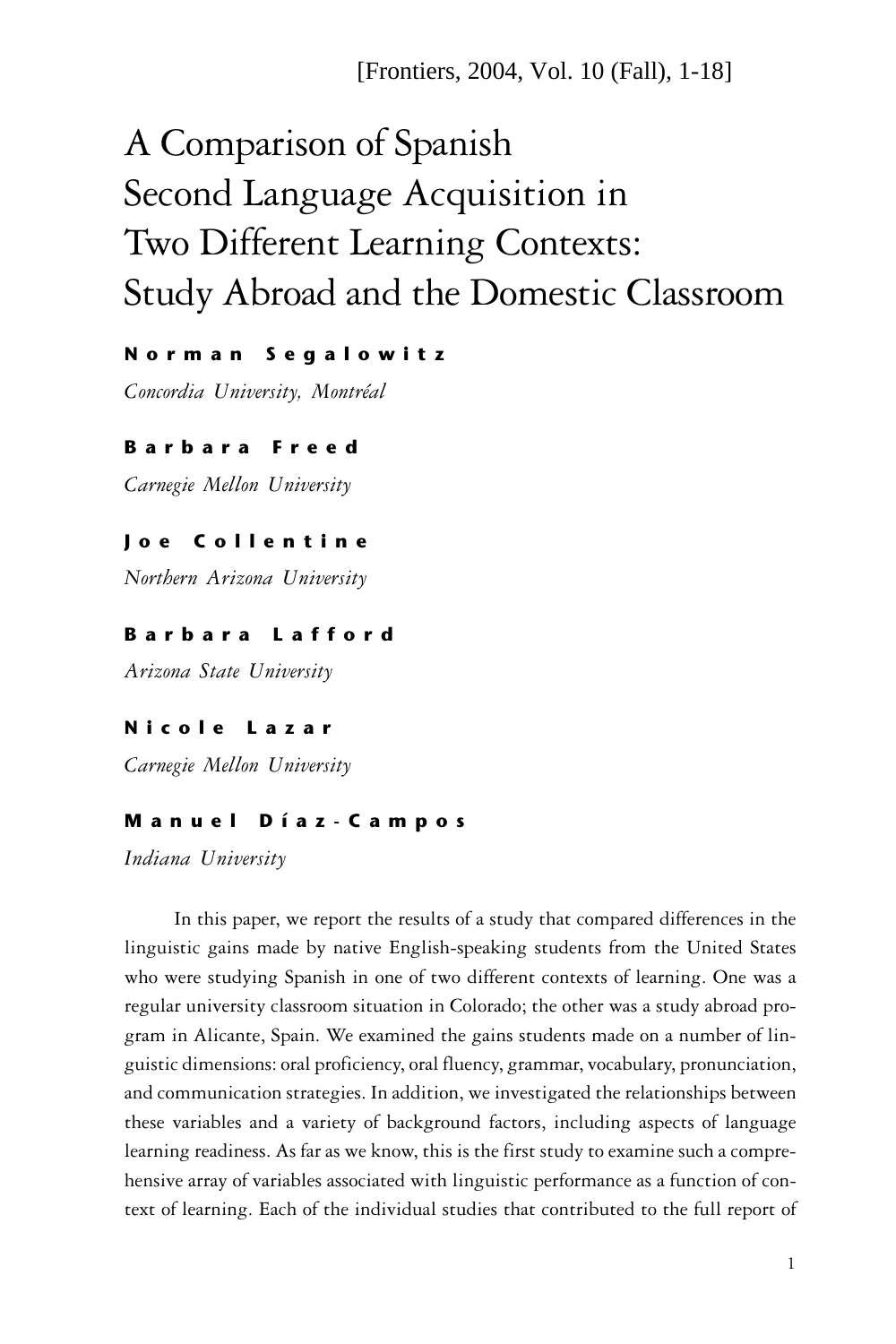#### Segalowitz, Freed, Collentine, Lafford, Lazar & Díaz-Campos

this project can be found in a special issue of the journal *Studies in Second Language Acquisition* edited by Collentine and Freed (2004). When those studies are looked at as a whole, they lead to general interpretations that were not immediately apparent when considering each of the reports separately. In this paper we review these results, discuss the larger picture that emerges, and speculate on future questions about the effects of the study abroad experience on second language acquisition (see also Freed, Segalowitz & Dewey, 2004, for a related study).

The goals of the original investigation were to address the following three questions:

- 1. How did the linguistic gains made by students from the United States in a study abroad program in Spain compare to those who remained in a regular academic classroom setting at home in the United States?
- 2. Were there specific predictors of success for learners in these two contexts of learning?
- 3. What was the impact of the special environmental factors normally associated with the study abroad context, such as housing (home stays), increased opportunity for out-of-class contact, etc.?

Serious explorations of the linguistic impact of study abroad experiences began to emerge in the early 1990s, although some articles on the topic appeared during the previous decade. The most comprehensive published summaries of this research have appeared in Coleman (1998) and Freed (1995a, 1998). Interest in this topic has been generated both by scholars eager to explore the influence of the context of learning on second language acquisition and by program organizers and government agencies concerned with the need for rigorous empirical documentation of the longstanding belief in the linguistic benefits of study abroad. Advantages claimed for study abroad are generally based on years' worth of anecdotal reports about what students gain from being abroad and to what these gains might be attributed.

Prominent among these beliefs is the assumption that students studying abroad are "immersed" in the native speech community and that their exposure to the presumably rich linguistic environment is responsible for potential gains in their use of the target language. Beyond assumptions, there is also some accumulated evidence to support these beliefs. For example, there is an influential early report by John Carroll (1967) based exclusively on the results of multiple choice test scores. There is also a handful of more recent studies, based either on test scores alone or on student self-reports, and multi-institution, multi-year studies conducted by Brecht and his colleagues (1991, 1995), on the acquisition of Russian by study abroad students. In addition, several studies which compare the language learning of students in study abroad contexts with those in the regular classroom have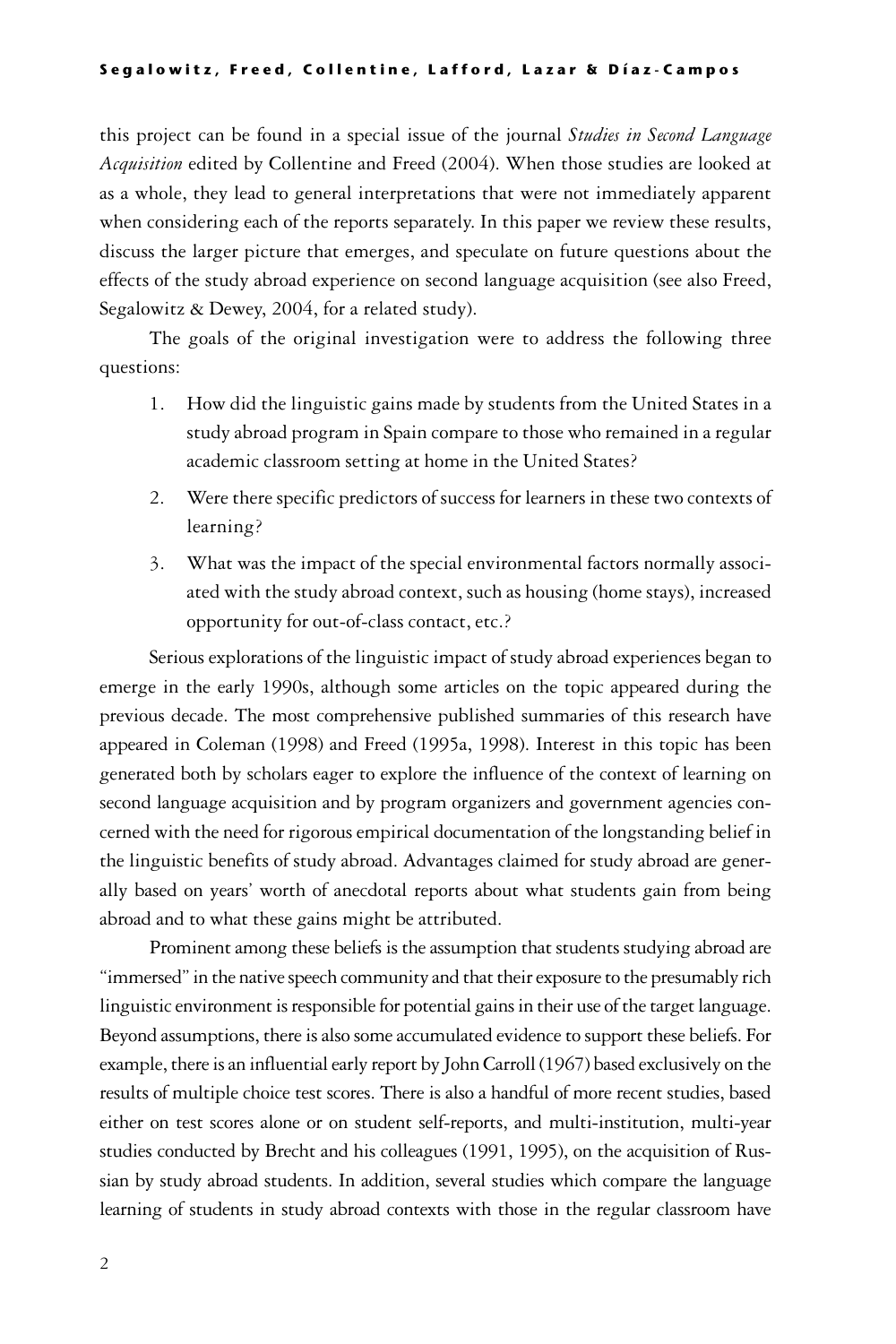demonstrated increased gains in vocabulary (DeKeyser 1986, 1991; Lennon 1990; Milton & Meara 1995; Walsh 1994), in the acquisition of sociolinguistic features of the language (Lafford 1995; Marriott 1995; Regan 1995), and in expression of oral fluency (Freed 1995b, Lafford 1995). By contrast, there has been little support for overall improved grammatical control on the part of students who have been abroad as compared to those whose learning is limited to the At Home classroom (Freed 1995b, Möhle, 1984; Möhle & Raupach, 1983; Regan, 1995). While a few studies have, in fact, demonstrated gain for isolated syntactic features for Study Abroad students, most of these studies track changes in the use of specific grammatical features by Study Abroad students but they do not provide comparative data for students at home (Howard 2001, Isabelli 2002, Lennon 1990).

Of particular interest in the general literature on the nature of gains in the Study Abroad context are studies which suggest that the overall experience has taken on certain mythic proportions. Some recent work has suggested that students are not necessarily "immersed" in the native speech community, that homestay experiences are not necessarily preferable to other living arrangements, that some students do not use the target language as much as has been believed nor do they consistently avail themselves of the numerous opportunities to participate in the native culture as we may have expected (Frank, 1997; Pellegrino, 1998; Wilkinson, 1995).

In addition to studies that have focused on comparisons of language learning in the study abroad as compared to the home language classroom, several scholars have also attempted to identify predictors of gain abroad. In particular, work by Brecht et al. (1995) has strongly suggested that students with greater grammatical skill (as measured by SAT-like tests) prior to going abroad are likely to make greatest gains in oral performance.

Against this background, our team mounted a multi-pronged effort to look at gains in oral skills over the course of one semester by two groups of students, one studying at home and the other abroad. Our goal in this paper is to present the main themes that emerged from that larger study (reported more fully in Collentine & Freed, 2004) in order to raise questions about their implications for study abroad programs.

The research was organized into eight research topics emanating from the three overarching questions listed above. These touched on the following potential differences between Study Abroad and At Home learning contexts: Differences in (1) gains in oral proficiency and oral fluency; (2) the acquisition of vocabulary and grammatical control; (3) communication strategies used; (4) pronunciation gains; (5) the way cognitive processing abilities related to oral performance gains; and (6) the role played by extracurricular time-on-task factors in determining gains. Finally, regarding Study Abroad, we also attempted to learn whether (7) there were specific environmental factors affecting language gain, such as contact with the homestay family and other forms of out-of-class contact with native speakers, and whether (8) there was any form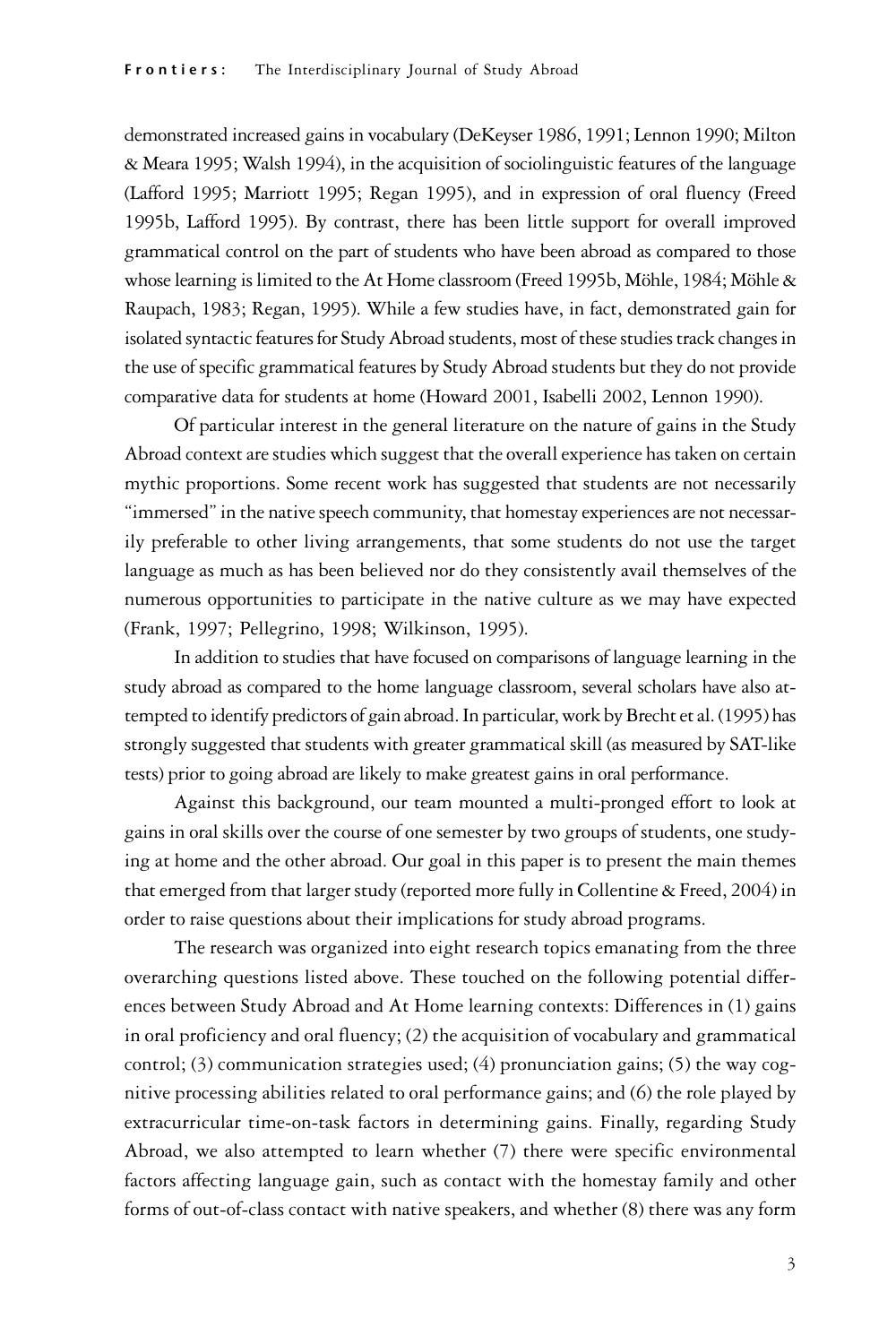of preparation (e.g., prior levels of grammatical achievement) that predicted gains. Below we present the general methodology used in this study and the results in broad outline form.

# M e t h o d

#### **Participants**

Forty-six (46) students (*M* = 22 years; 36 females, 10 males) studying Spanish as a second language constituted the population for the study. Criteria for participation included: English as their first language; formal study of Spanish for at least 2 semesters; no prior experience studying Spanish abroad; non-Heritage language speakers; and no Spanish spoken in their home. Data were included only from participants completing all questionnaires, tests and interviews. Thus, for some analyses the sample size dropped to 40.

There were 20 students in the At Home setting, studying at their home university, at the University of Colorado (Boulder), in the United States. These students were enrolled in only one Spanish language-learning class per week focusing on reading, writing, and speaking skills (typically 3-5 hours per week). The Study Abroad group consisted of 26 U.S. students (primarily from the University of Colorado), who were commencing a study abroad semester at the *Universidad de Alicante* in Spain sponsored by the Council on International Educational Exchange. These students were enrolled in about 17 hours of classes per week covering Spanish language grammar and syntax, reading and writing, conversation and Spanish society and culture.

Testing instruments included questionnaires, interviews and computer-based tasks. These were administered at the beginning of the semester and again at the end of the semester, 13 weeks later. These instruments and the measures they yielded are briefly described below.

### Questionnaires

To gather information about various aspects of students' language history and use of Spanish during the semester, we administered a detailed language history/ language use questionnaire known as the *Language Contact Profile* (Freed, Dewey, Segalowitz, & Halter, 2004) to all students at the beginning and end of the semester (that is, pre-test and post-test). The 4-page pre-test and 6-8-page post-test *Language Contact Profile* were given in English, appropriately modified for the At Home and Study Abroad contexts. Each language contact question asked students to indicate how many days per week and how many hours per day they engaged in each of the four basic language skill activities—speaking, reading, writing, listening—outside class.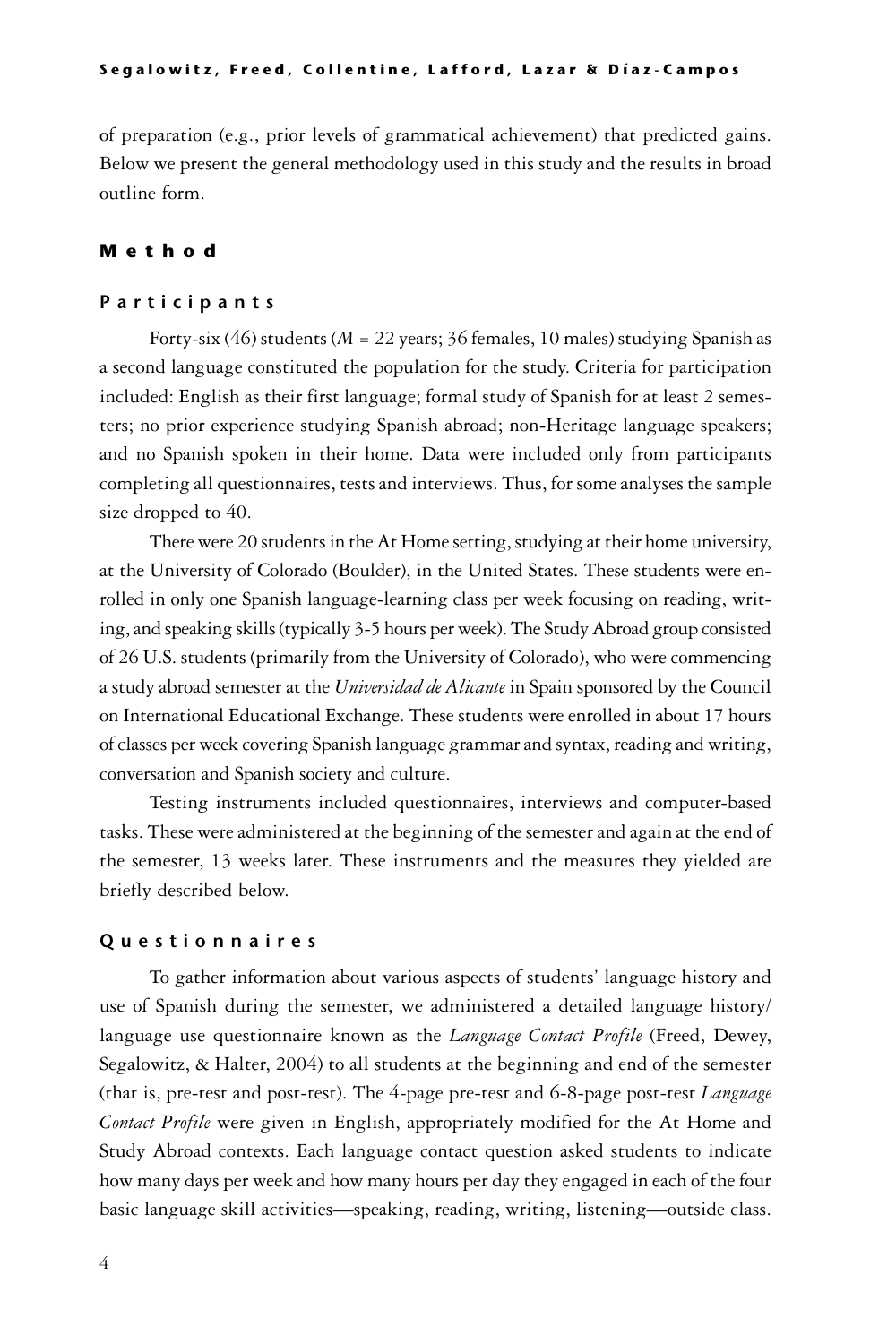For the Study Abroad group we also obtained a separate measure of time spent with the home-stay family. Students recorded their current Spanish language courses, providing information about classroom-based language contact.

## I n t e r v i e w s

The *ACTFL/ETS Oral Proficiency Interview (OPI)* was used to gather a pre- and post-test corpus of oral data (Breiner-Sanders, Lowe, Miles, & Swender, 2000). This provided an index of oral proficiency on a well-established scale ranging from novice through intermediate to advanced, with low, mid, and high levels for each. This interview was conducted at the beginning of the semester (pre-test) and again at the end of the semester (post-test). The interviews lasted approximately 20-30 minutes.

### Oral Fluency

A 2-minute extract of student speech was taken from the OPI at minute 7 and another 2-minute extract was taken at minute 12 of the interview. Thus four samples of student speech—four minutes from the pretest OPI and four minutes from the posttest OPI—were transcribed to paper and digitized for timing analyses that yielded measures of oral fluency, including speech rate, presence of silent pauses of 400 ms or longer, and presence of filled pauses (such as 'ah', 'um', 'uh').

# Communication Strategies

The interview data yielded examples of how the students handled situations where communication "breakdowns" or gaps emerged in the conversation with the interviewer. The communicative techniques the students used to deal with these situations were classified into categories that reflected various possible strategies for handling such gaps. The need to use such strategies was expected to decrease with increasing proficiency since we expected the more advanced students to experience fewer communication gaps.

## P r o n u n c i a t i o n

We also administered a short read-aloud text at pre-test and again at post-test. The text contained 60 target words designed to elicit speech samples on specific phonological targets typically considered to be markers of English speakers' accent in Spanish (e.g., word-initial stops, intervocalic fricatives, word-final laterals, and palatal nasals).

## Vocabulary and Grammatical Skills

We administered the SAT II Spanish Test (the version excluding the listening portion) to all students in both contexts of learning. This test included 88 multiplechoice items and was given at the beginning of the semester only. The SAT scores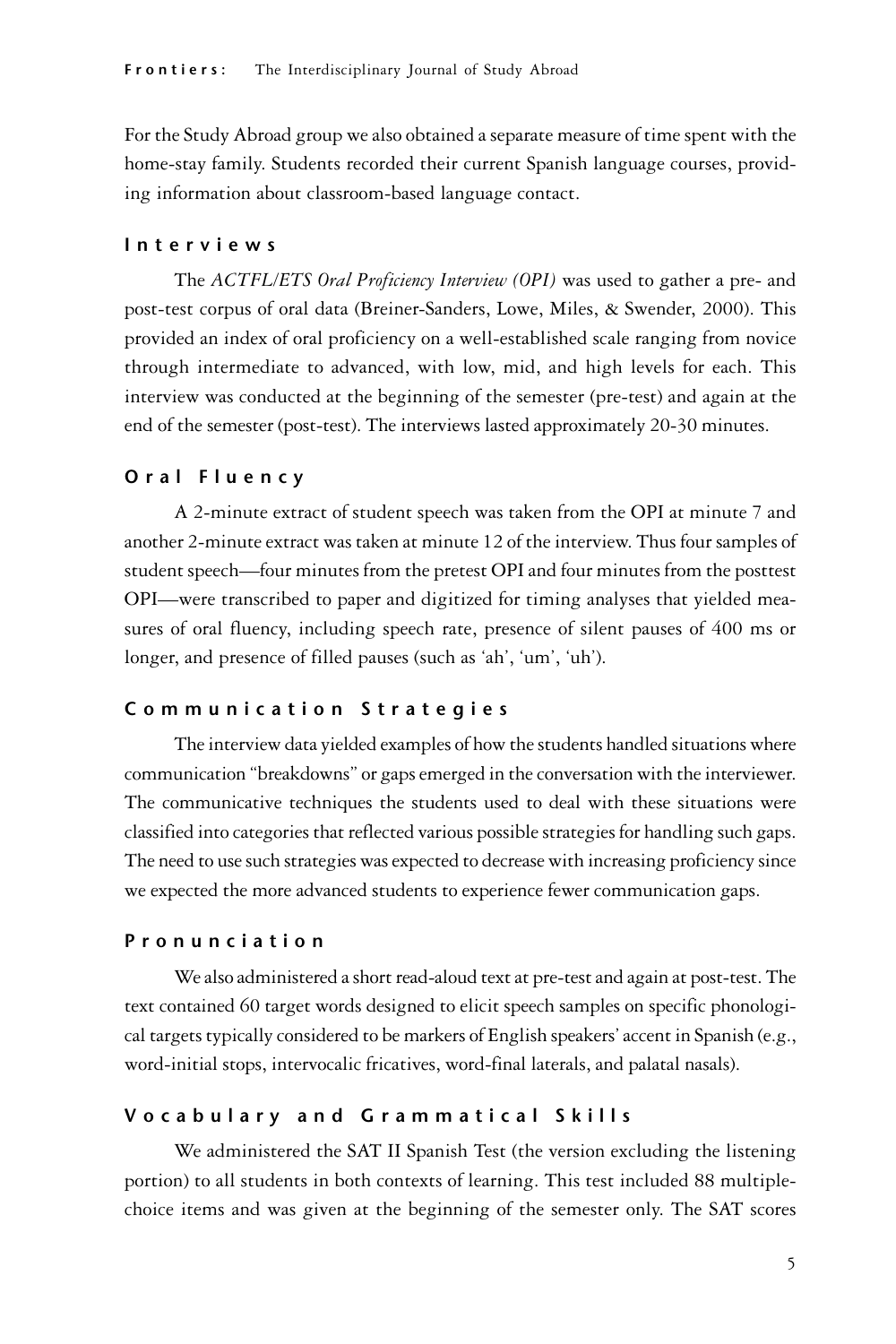#### Segalowitz, Freed, Collentine, Lafford, Lazar & Díaz-Campos

provided a measure of the students' general grammatical knowledge at the beginning of the research period, allowing us to approximate from norms their initial levels of knowledge of the language. The eight minutes of oral speech from the OPI data provided speech samples from which it was possible to analyze specific features of the students' grammatical abilities, vocabulary knowledge and changes in these abilities over the course of the semester. These analyses examined 17 measures of morphological, syntactic, and morphosyntactic structures at pre-test and post-test, including for example, copula accuracy (*ser* or *estar*), preposition accuracy, object-pronoun accuracy, coordinate-conjunction accuracy, subordinate-conjunction accuracy, and subordinateclause count, among others.

# C o m p u t e r - b a s e d T a s k s

Finally, a set of computer-based cognitive tests was included in the battery of assessment materials. These tasks yielded reaction time measures reflecting speed and efficiency of visual word recognition or lexical access (ability to recognize the meaning of a word presented in written form) and language-related attention focusing skills (ability to shift focus of attention from one language-relevant dimension to another).

In the word recognition test, the students saw a word appear on the computer screen (e.g., DOG) and they had to judge whether it referred to a living or nonliving object by pressing one of two reaction time buttons as quickly as possible. This test was conducted in separate blocks of 100 trials in English and in Spanish.

In the attention-focusing test, there were blocks of attention Shift trials and Noshift trials in each language. The stimulus words used for these trials were 20 very well known words drawn from five categories as follows: WHERE? *above, inside, near, under*; WHOM? *her, him, them, you*; WHEN? *never, soon, tomorrow, yesterday*; HOW MANY? *few, many, several, some*; TO BE: *are, is, was, were*, with corresponding sets in Spanish. These words and their category membership were studied at the beginning of the test session. On No-shift trials, the participants saw a category name and three words, each from a different category. Participants had to press one of three reaction time buttons corresponding to the screen location of the three words (left, middle, right) to indicate which word belonged the category named at the bottom of the screen. The same category name was repeated for a run of trials before a new run was begun with a different category name. On Shift trials, participants saw three words on the screen (and no category name). On the first Shift trial they had to choose any word by pressing the button corresponding to its location. On the next trial they saw three new words and they had to now shift categories by selecting a word that belonged to a different category from the one they had previously chosen. They continued in this manner, continuously shifting by choosing a word that differed from the category to which the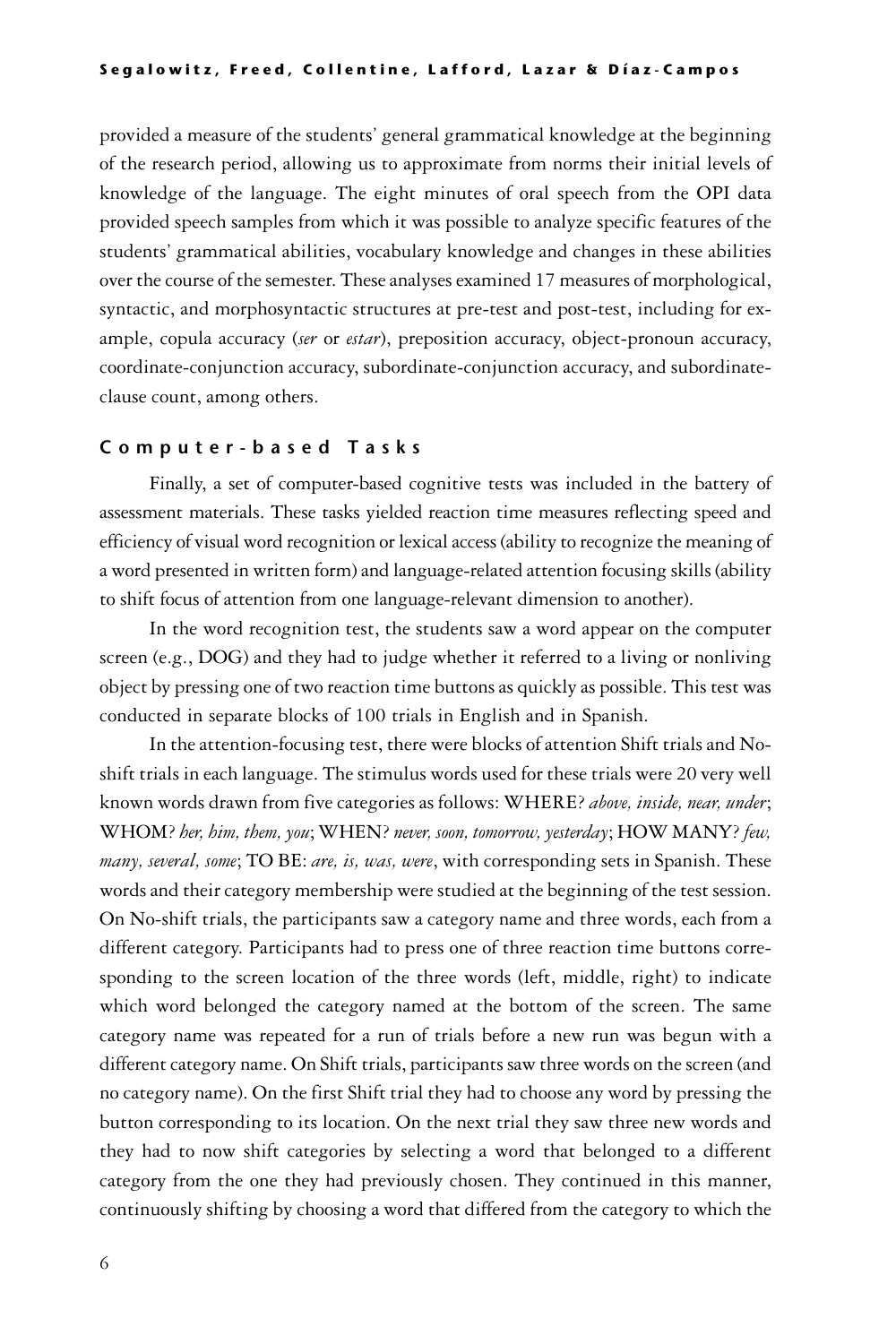word selected on the previous trial belonged. The difference between performance on the Shift trials and No-shift trials provided a measure of the participants' attention focusing ability (the smaller the difference, the greater the ability).

The measures yielded by these cognitive tests were reaction time, indicating *speed* of processing, and variability of reaction time (intra-individual coefficient of variability), indicating *efficiency* of processing which has been related to automaticity (Segalowitz & Segalowitz, 1993). Measures of lexical access and attention-focusing ability specific to second language processing were obtained by statistically partialling out performance in English from performance in Spanish. In this way we controlled for individual differences in task performance that was not related to language as such (e.g., motor skills, motivation, general intelligence) and for individual differences in general lexical access and attention focusing ability that would apply to English as well as Spanish. These cognitive measures tapped language processing abilities that may be expected to change with experience, rather than reflecting more permanent language aptitude traits.

# R e s u l t s

Our major findings are summarized below in terms of the three main questions listed above regarding differences between Study Abroad and At Home learning contexts. Full statistical details for the results reported below, including corrections for multiple testing, can be found in the papers cited.

## Linquistic Gains

 How did the learners in the two contexts compare with respect to the linguistic gains they made? We offer a summary here of the gains made by students in overall oral proficiency, in oral fluency, and in pronunciation, vocabulary and grammatical knowledge.

## *Gains in oral proficiency and oral fluency*

Initial analyses showed that the Study Abroad and the At Home groups did not differ at the time of pretest on the oral proficiency and oral fluency measures discussed below. Overall, the Study Abroad group showed gains whereas the At Home group did not. First, as measured by the OPI, Study Abroad students demonstrated greater gains in *oral proficiency* than did At Home students on this holistic measure of oral ability. Overall, gains were modest but statistically significant, reflecting an increase of about one level (i.e., a gain from intermediate-low to intermediate-mid). A statistically significant majority of students in the Study Abroad group gained in oral proficiency (12 out of 22),  $(p \lt 0.001,$  Sign Test) while only a minority did so in the At Home group (5 out of 18,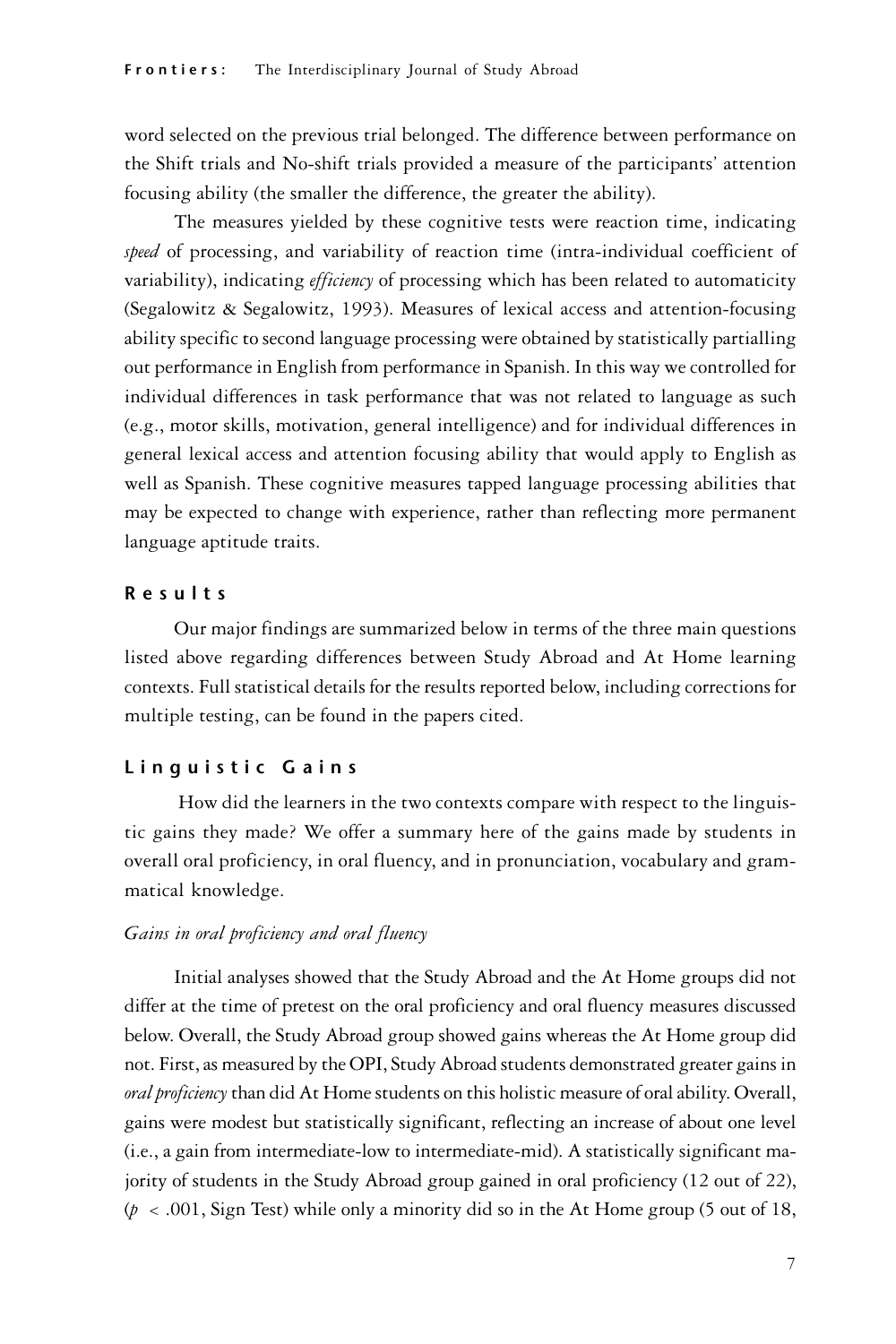$n.s.$ ) ( $N = 40$  here because 6 did not complete all tests). Second, only the Study Abroad students made gains as a group in *oral fluency*. This can be seen in Table 1 below, where results are shown as effect sizes (the difference between posttest and pretest divided by the standard deviation of the pretest scores). The Table shows that the Study Abroad group made gains in the majority of the oral fluency measures—rate of speech, mean length of utterance without fillers, and length of longest utterance without hesitations or fillers whereas the At Home group did not make significant gains. All these results suggest that the Study Abroad group made important gains in both oral proficiency and oral fluency gains in Spanish during the one semester abroad in contrast to the At Home group. Gains were seen especially in terms of increased fluidity in speech defined in terms of absence of both filled pauses and silent pauses that were unusually long as well as in terms of their rate of speech (temporal phenomena).

Table 1: Pre-test to Post-test change in measures of oral fluency, At Home and Study Abroad groups

|                                                         |         | Effect size* of change<br>from Pre-test to Post-test |                                  |  |
|---------------------------------------------------------|---------|------------------------------------------------------|----------------------------------|--|
|                                                         | Context | $(n=18)$                                             | At Home Study Abroad<br>$(n=22)$ |  |
| Measure of Oral Fluency                                 |         |                                                      |                                  |  |
| Rate of Speech                                          |         | $+0.08$                                              | $+3.37$                          |  |
| Mean length of hesitation-free runs                     |         | $-0.31$                                              | $-0.02$                          |  |
| Mean length of filler-free runs                         |         | $+0.38$                                              | $+0.89$                          |  |
| Longest fluent run (free of hesitations and/or fillers) |         | $-0.15$                                              | $+0.72$                          |  |
|                                                         |         |                                                      |                                  |  |

\*Positive effect size changes indicate better performance (faster speech rate, longer utterances).

### *Grammatical abilities and vocabulary*

Analyses of the recorded speech samples suggested that the Study Abroad experience did not result in overall improved grammatical abilities. As reported in Collentine (2004), the At Home group, if anything, showed superior gains in grammatical performance. These gains were related largely to those aspects of grammar that are particularly stressed in the *Spanish* classroom learning, in particular the learning of verb morphology and subordinate conjunctions (vis-à-vis the emphasis on mood selection accuracy in these syntactic environments). However, the Study Abroad students demonstrated an increased ability to generate more instances of narrative discourse than did At Home students. That is, they were better at concatenating subordinate clauses and using words that were informationally rich (nouns, attributive adjectives and multisyllabic words). Using five variables that Biber (1988) identified as those most frequently associated with narrative discourse—past tense-verbs, third-person morphology, past participles, present parti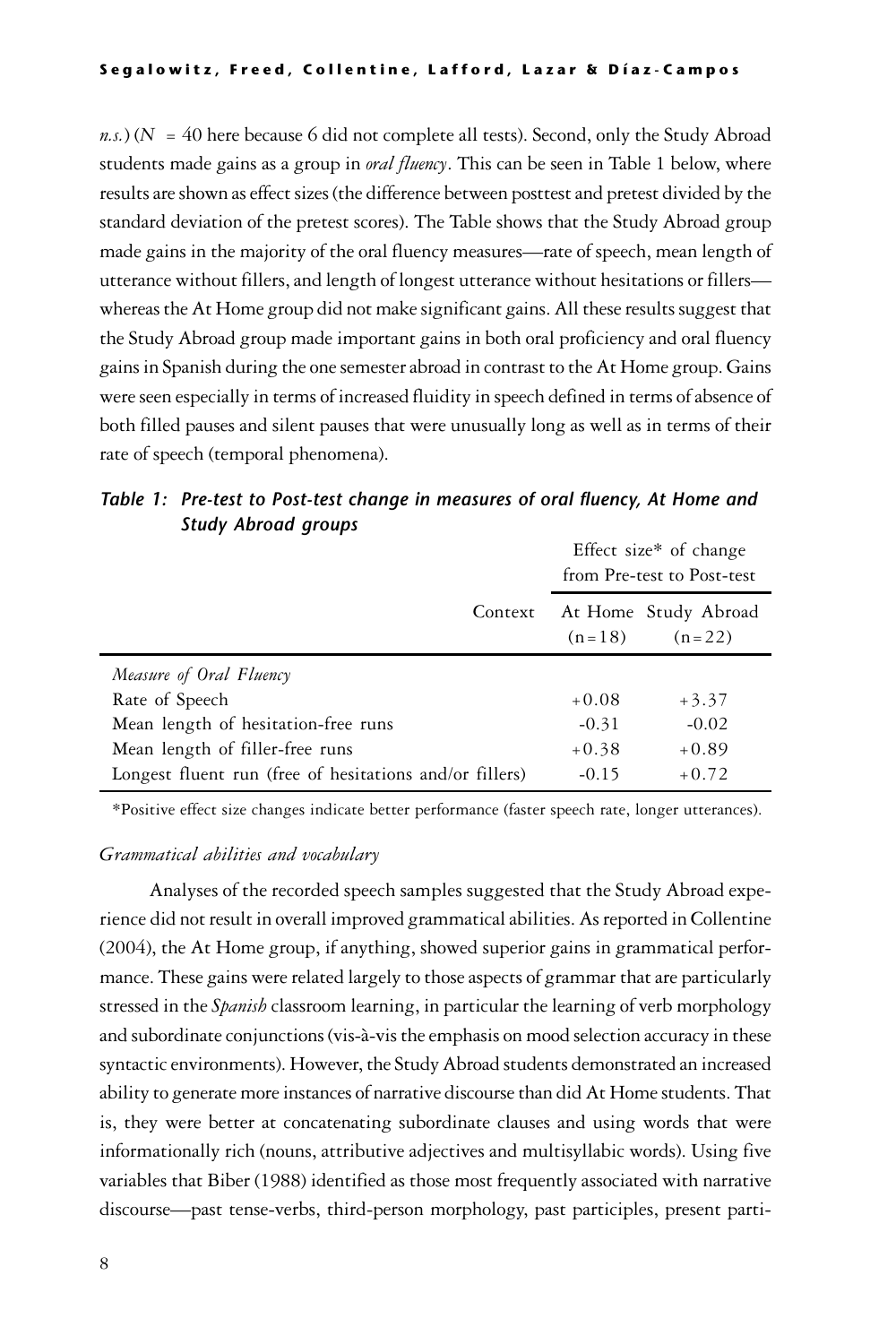ciples, and verbs of communication and events—Collentine computed narrative scores by summing each student's use of these variables at the time of pretest and posttest. As can be seen in Table 2, the Study Abroad students made greater gains in this ability than did the At Home students. Collentine also reported that narrative scores did not correlate with speech rate measures of fluency, indicating that the increased narrative scores of the Study Abroad students cannot be attributed solely to their increased oral fluency. For fuller details of the grammatical and vocabulary analyses, see Collentine (2004).

#### *Pronunciation*

|                 | Effect size* of change<br>from Pre-test to Post-test |                                                   |  |
|-----------------|------------------------------------------------------|---------------------------------------------------|--|
|                 |                                                      | Context At Home Study Abroad<br>$(n=20)$ $(n=26)$ |  |
| Narrative Score | $-0.13$                                              | $+0.59$                                           |  |

#### Table 2: Pre-test to Post-Test change in measures of narrative ability

\*Positive effect size changes indicate better performance (faster speech rate, longer utterances).

The Study Abroad students did not, in general, demonstrate greater gains than the At Home group in terms of increased native-like pronunciation of the targets that were included in this study. Overall, learners in both groups showed gains in the pronunciation of some targets (e.g., in voiceless initial stops and word-final laterals) and not in others (e.g., intervocalic fricatives) over the one semester that testing took place. There was no obvious advantage to the Study Abroad group. For fuller details of the analyses of the read-aloud/pronunciation test, see Díaz-Campos (2004) and Díaz-Campos and Lazar (2003).

#### *Communication strategies*

Overall, the students in this study were found to use 26 different communication strategies. However, the vast majority of communication strategies were confined to just a few of these. Among the more frequently used strategies were those that involved self-repair and accuracy checks on the learner's own speech, and restructuring. At the beginning of the semester, the mean number of tokens of such communicative strategy use was 44.80 per 500 words of speech for the At Home group and 33.96 per 500 words of speech for the Study Abroad group (by the end of the semester, the corresponding means were 32.35 and 15.35). These communication strategies can be classified in various ways according to their nature. Table 3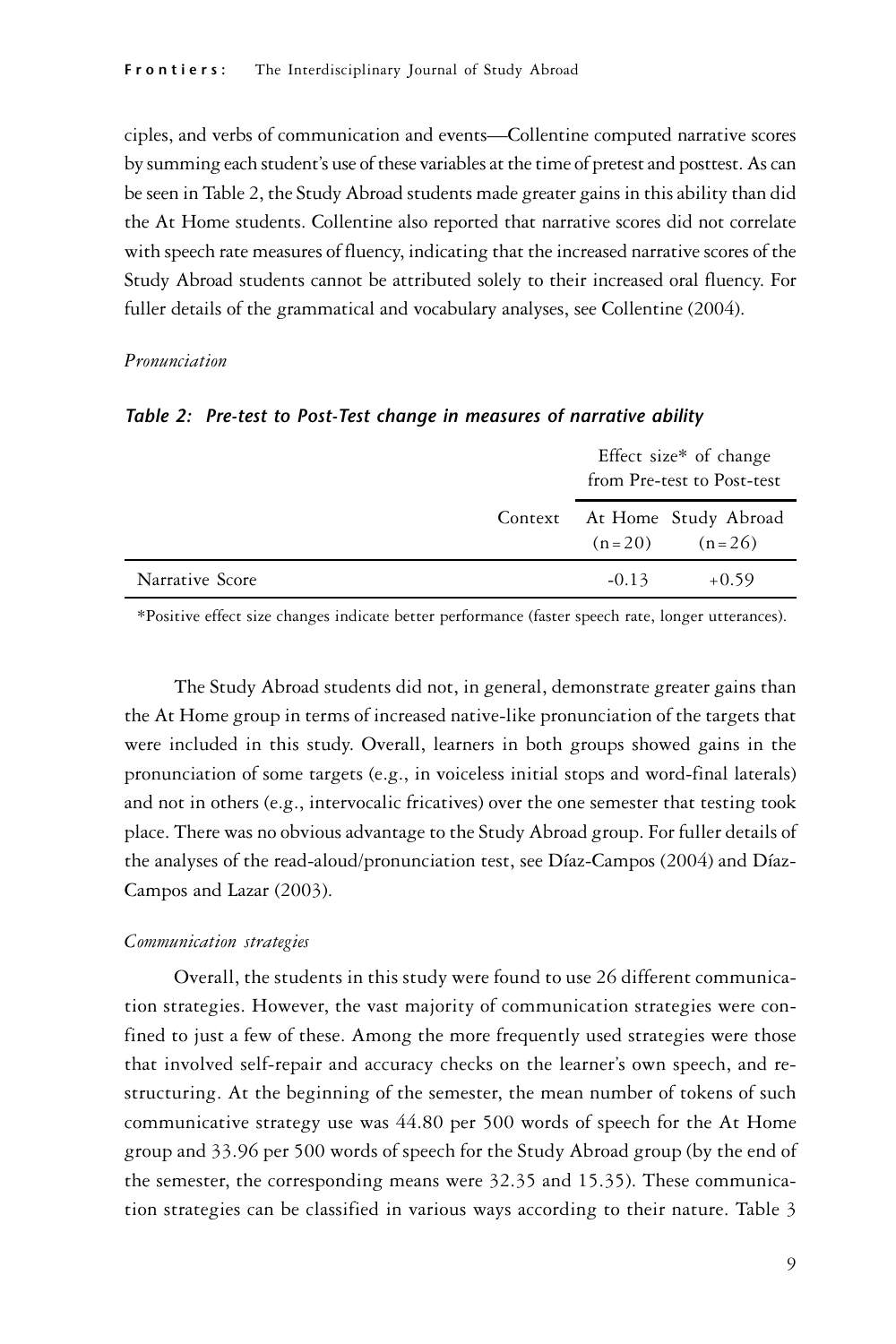shows the mean total number of communication strategies used at the end of the semester by students in the At Home and the Study Abroad groups and the mean number as a function of language (*first* versus *second* language based), type (*direct* strategies involving intentional reformulation to get the meaning across versus *interactional* strategies involving cooperative exchanges with the interlocutor such as requests for clarification), and source (*resource deficit* reflecting a lack of knowledge, *other performance* reflecting a problem perceived in the interlocutor's speech, or a *focus on the learner's own performance*). In every case, the Study Abroad group used significantly fewer communication strategies at the end of the semester than did the At Home group, as was borne out by analyses in which performance at pre-test was covaried out from performance at post-test. For fuller details of the analyses of the communication strategies, see Lafford (2004).

|                                         | Context |          | At Home Study Abroad |
|-----------------------------------------|---------|----------|----------------------|
|                                         |         | $(n=18)$ | $(n=26)$             |
| Overall use of communication strategies |         | 32.35    | 15.35                |
| Communication strategies grouped by:    |         |          |                      |
| Language                                |         |          |                      |
| First language-based (English)          |         | 3.81     | 0.78                 |
| Second language-based (Spanish)         |         | 28.51    | 14.52                |
| Type                                    |         |          |                      |
| Direct                                  |         | 28.04    | 10.75                |
| Interactional                           |         | 9.28     | 4.55                 |
| Source                                  |         |          |                      |
| Resource Deficit                        |         | 9.28     | 3.68                 |
| Own accuracy check                      |         | 2.78     | 0.95                 |
| Focus on own performance                |         | 19.42    | 10.66                |

|  |  |  |  | Table 3: Post-test use of communication strategies (normalized over 500 words) |  |  |  |  |
|--|--|--|--|--------------------------------------------------------------------------------|--|--|--|--|
|--|--|--|--|--------------------------------------------------------------------------------|--|--|--|--|

# Predictors of Language Gains

Beyond the question of whether differential linguistic gains were made by students in the two learning contexts, we were also interested in identifying factors that might predict such gains. The following three categories of predictors were examined: (a) Cognitive processing abilities (speed and efficiency of lexical access and attention control); (b) Time-on-task measures, including time reported spent using the target language out of class; and (c) Prior experience learning Spanish and prior knowledge of the language at the time of pre-test. In our study we were able to identify pretest variables that were significantly associated with, and in this sense *predicted*, post-test outcomes; however, it is not possible to establish causal relationships by means of such correlational analyses alone (see Lazar, 2004, for discussion of this issue).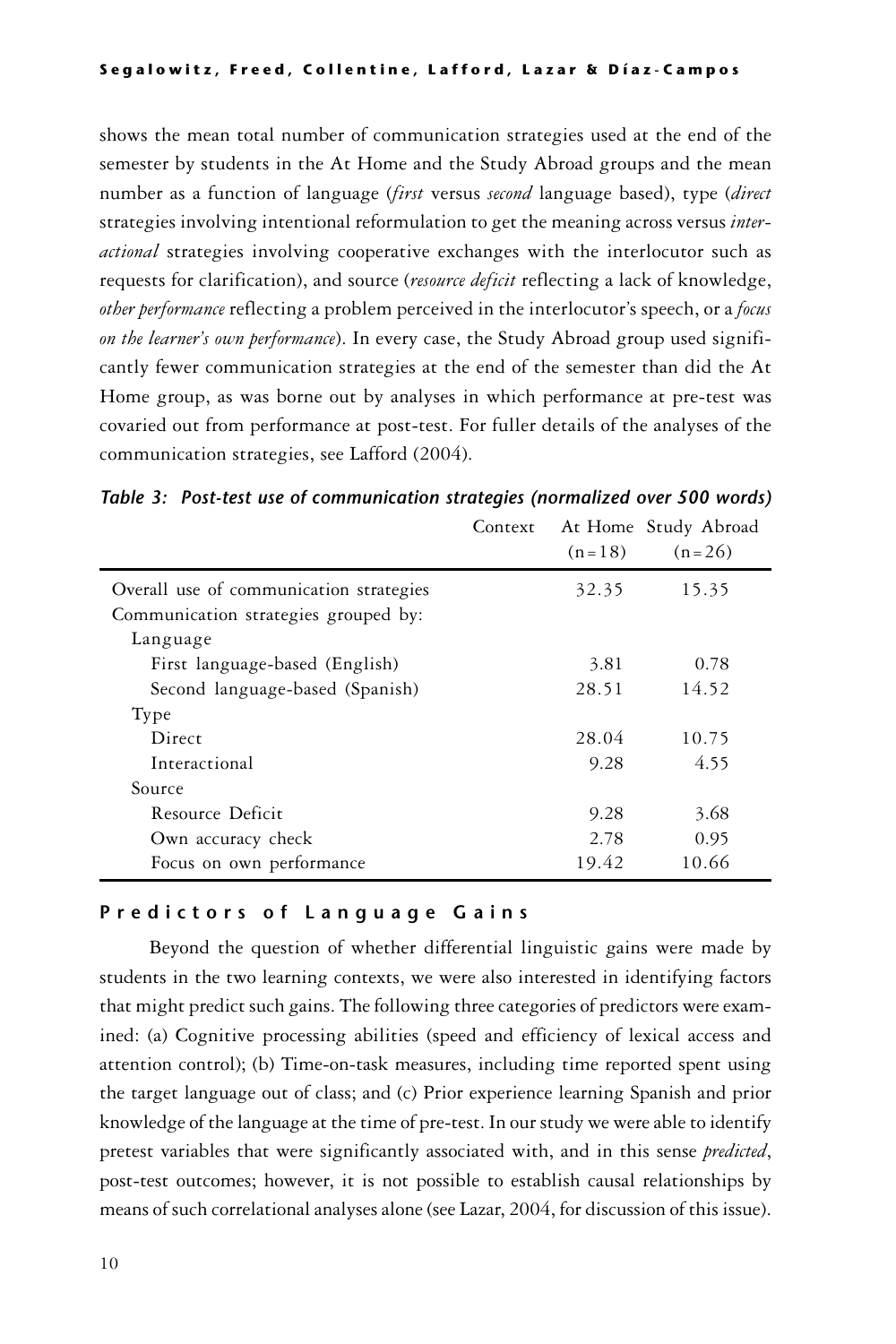## *Cognitive processing abilities*

Several interesting results emerged from the analyses of the cognitive variables. First, the measures of speed of visual word recognition (lexical access) and efficiency of visual word recognition (automaticity) correlated significantly with oral fluency in terms of mean run length free of filled pauses (*r* >.37 in each case, *p* < .05). It is important to note here that for these correlations the measures of second language visual word recognition were obtained by first partialling out performance in *first* language visual word recognition. This means that the relationships obtained in this study between oral fluency and cognitive processing measures were specific to the participants' functioning in the second language rather than due to trait characteristics of the learners (such as their general ability to access meaning, regardless of language). These results confirmed that speed (based on reaction time of task performance) and efficiency (based on intra-individual variability in speed of performance) of word recognition are important components of oral fluency. Also, as can be seen in Table 4 below, learners in both groups made significant gains in speed and efficiency of second language word recognition from pre-test to post-test. There were no significant differences between the groups in the size of these gains (effect sizes for these gains in the second language ranged from  $+0.87$  to  $+1.40$ ). Finally, to see if initial levels of cognitive processing were related in any way to gains in oral proficiency (OPI), the second language-specific measures of lexical access speed and efficiency were submitted to analysis of variance with the between group factors being Context (At Home, Study Abroad) and Oral Gain (Gain, No gain) (gain here was defined as obtaining a higher OPI rating at post-test compared to pre-test). These analyses yielded significant main effects indicating that students

|                                       |         | Effect size* of change<br>from Pre-test to Post-test |                                  |  |
|---------------------------------------|---------|------------------------------------------------------|----------------------------------|--|
|                                       | Context | $(n=18)$                                             | At Home Study Abroad<br>$(n=22)$ |  |
| First Language (English)              |         |                                                      |                                  |  |
| Speed of visual word recognition      |         | $+0.52$                                              | $+0.68$                          |  |
| Efficiency of visual word recognition |         | $+0.27$                                              | $+0.49$                          |  |
| Second Language (Spanish)             |         |                                                      |                                  |  |
| Speed of visual word recognition      |         | $+0.87$                                              | $+0.90$                          |  |
| Efficiency of visual word recognition |         | $+1.40$                                              | $+1.12$                          |  |

Table 4: Pre-test to Post-test change in speed and efficiency of visual word recognition

\*Positive effect size changes indicate better performance (faster, more efficient).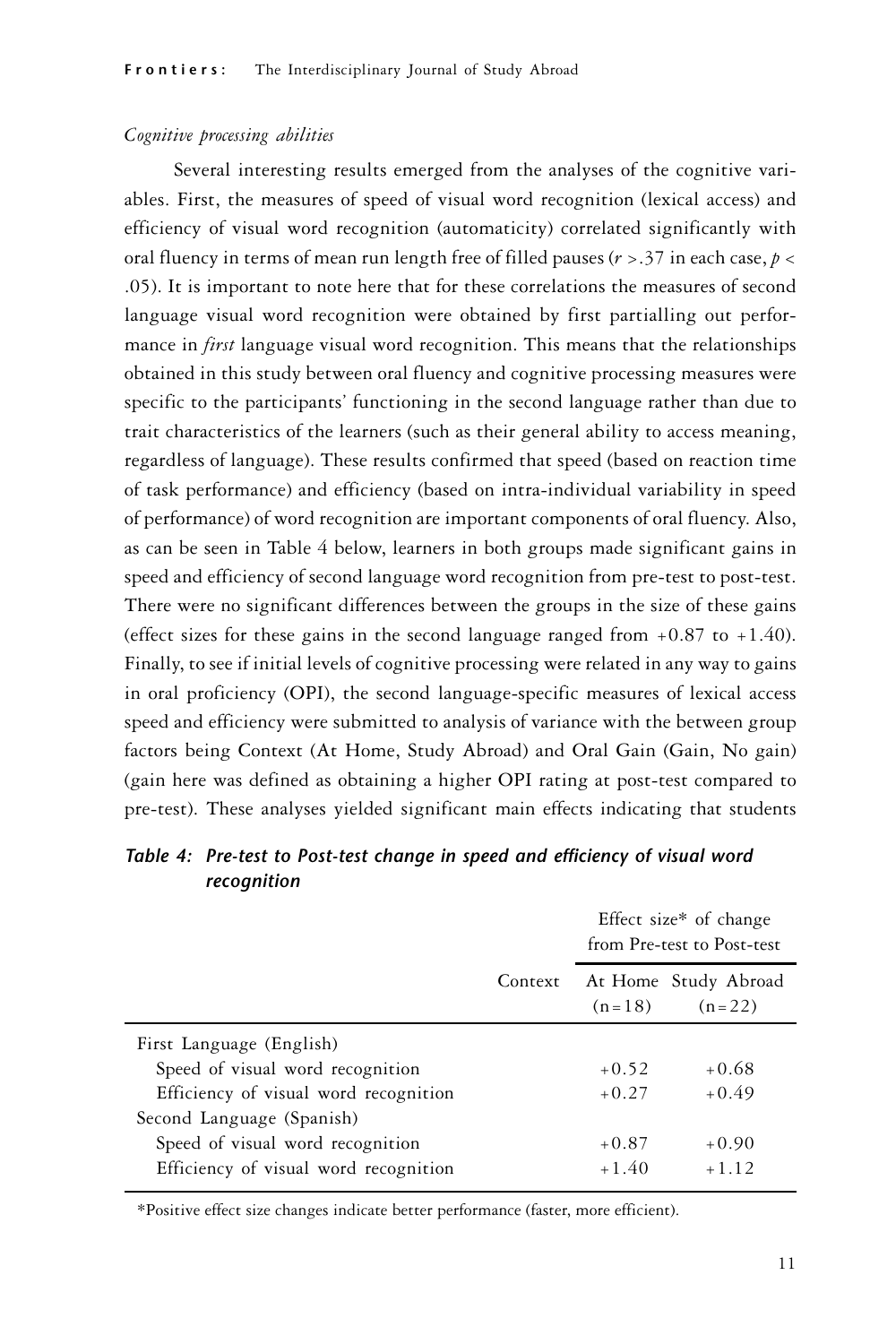#### Segalowitz, Freed, Collentine, Lafford, Lazar & Díaz-Campos

who made oral gains had started out with superior lexical access abilities in the second language. There were no significant effects related to context of learning. The Gain group result is consistent with the idea that perhaps some initial threshold level of basic word recognition processing abilities are necessary for oral proficiency and oral fluency to develop.

Gains in attention control did not correlate significantly with any of the measures of oral fluency. However, one interesting result was that, for the whole sample (*n* = 40), post-test efficiency of attention control (where efficient attention control is reflected in intra-individual low reaction time variability on the attention shift test) was correlated significantly and negatively with post-test rate of speech  $(r = -.476, n =$ 40). The attention measure here was obtained by partialling out attention performance in the first language, so this variable reflected abilities specific to the learners' second language skills and not general trait abilities to control attention. This result indicated that at the end of the semester the greater a learner's efficiency in shifting attention, the slower that person's rate of speech.

## *Time-on-task*

Analyses were conducted on time-on-task as reflected in reported number of hours per week spent engaged in extracurricular activities in the four skill areas speaking, reading, writing, and listening. None of the correlations between reported amount of activity using Spanish outside of class with gains in oral fluency and gains in the OPI measure of oral proficiency were significant. Overall, these results suggested that time-on-task considerations did not play a major role in the superior gains in oral proficiency and fluency by the Study Abroad students. However, Lafford (2004) found a significant negative correlation between time-on-task and the use of communication strategies by the Study Abroad group.

#### *Prior knowledge and experience learning Spanish*

Finally, we examined whether measures of prior knowledge and/or experience in learning Spanish predicted fluency gains. The results of the Spanish grammar SAT indicated at the time of pre-test, the At Home group obtained a mean SAT score of 513 placing them, according to norms, at the beginning of a third semester university-level Spanish course in the United States whereas the Study Abroad Group obtained a mean score of 442, placing them slightly before the middle of the second semester in ability level. This initial difference favoring the At Home group was statistically significant. Despite this difference, neither the pre-test grammar SAT scores nor years of previous study of Spanish correlated significantly with language gains.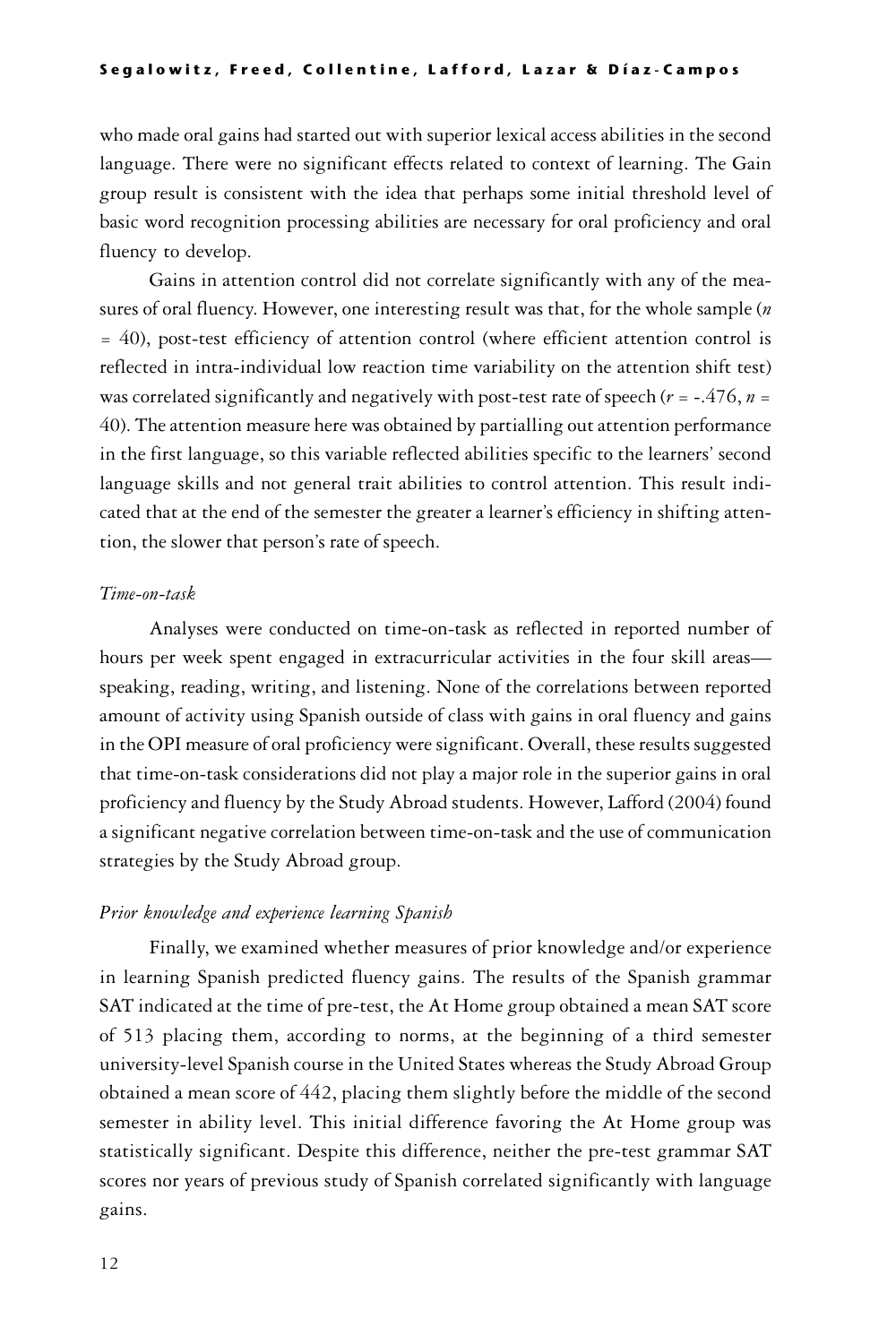# Special Characteristics of the Study Abroad Context

Additional analyses were conducted with the data from the Study Abroad group to see if the environmental characteristics available in the context – home stay opportunities, exposure to Spanish outside of class – conferred any advantages to the students. Only the following statistically significant patterns were found. As reported in Lafford (2004), the use of communication strategies correlated significantly and negatively with the amount of time Study Abroad students reported using Spanish outside the classroom  $(r = -760, p < .001)$  and with the amount of time they reported speaking with their host families in the home stay environment ( $r = -.469$ ,  $p = .016$ ), indicating that the more students took advantage of these features of the learning context, the less they had to rely on communication strategies to handle information gaps. These results also support the idea that the more students communicated on a regular basis with native speakers, the more they became attuned to the pragmatic demands of a communicative context, which may have decreased the likelihood of communication gaps and hence the need to resort to communication strategies (Lafford, 2004).

Analysis of how the cognitive variables related to reported language use in the Study Abroad setting also yielded an interesting result. In the Study Abroad group, gains in speed of attention control correlated significantly and *negatively* (*r* = -.523, n = 19) with reported amount of language contact with the home stay family. This result indicates that the more students reported speaking with the host family the *less* they developed attention control in Spanish.

# D i s c u s s i o n

The general findings of the various parts of this complex study may be summarized as follows. First, students who spent a semester studying in Spain were found to have made greater gains in oral proficiency and in several aspects of oral fluency compared to those who studied at their home university in the United States. Interestingly, however, these results could not be attributed simply to the fact that the students in Spain spent a greater amount of time out of class using Spanish, as reflected in the fact that variables related to self-reported time-on-task did *not* correlate positively with gains.

Second, the study abroad students appeared to have developed superior narrative discourse abilities. They also learned how to maintain a conversation with native speakers with less frequent need to resort to communication strategies to compensate for linguistic gaps in their conversation. In these respects, the findings are consistent with the anecdotal, and sometimes documented, experiences of other Study Abroad students. These results help to explain why it is commonly believed that students who go abroad make greater progress than their peers at home – quite simply "they sound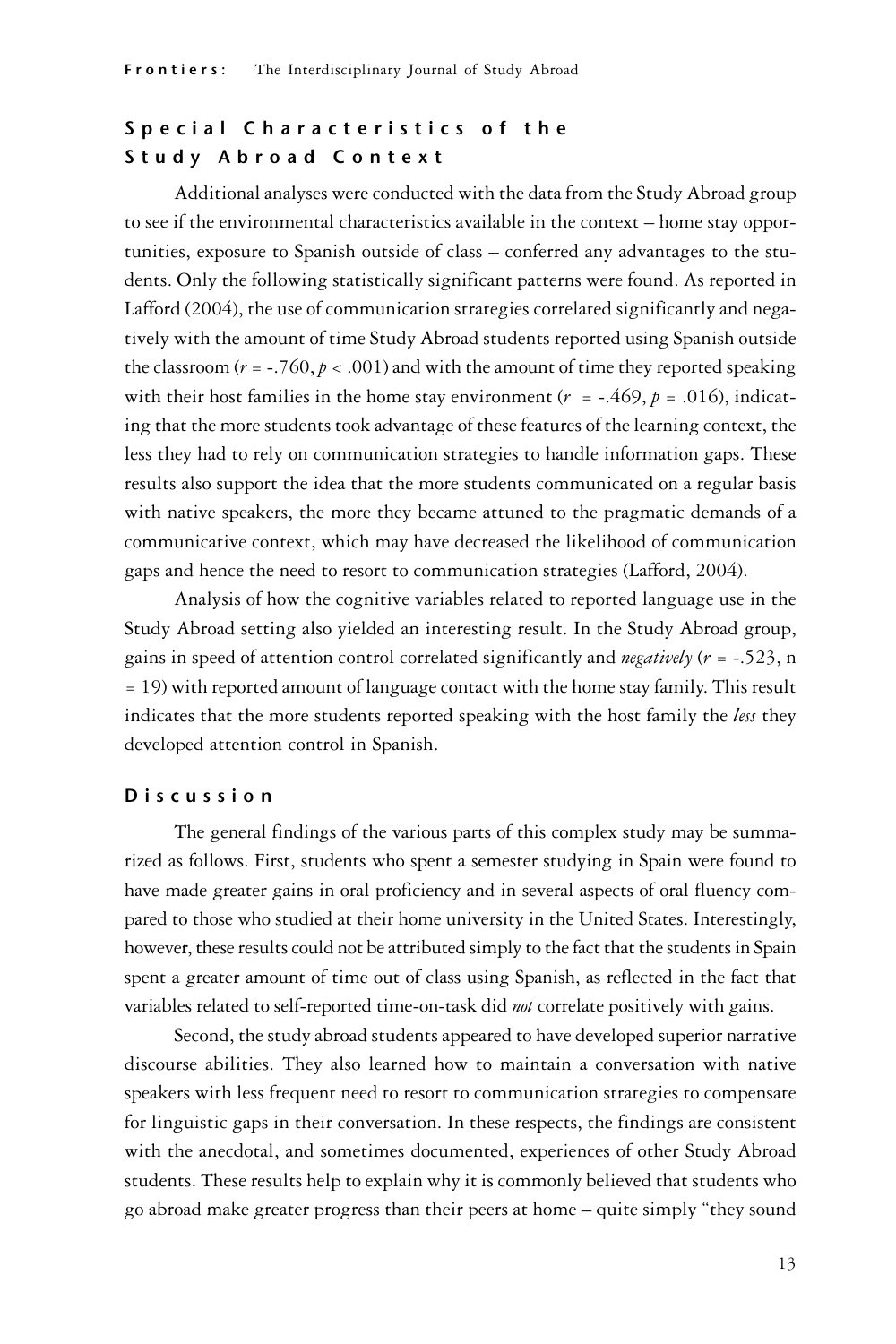better." The gains in reducing dependence on communication strategies appeared to be directly related to the degree to which students took advantage of the special opportunities afforded by the study abroad setting to speak with native speakers of Spanish. What might also contribute to this finding is that Study Abroad learners return producing more 'lexically dense' words (e.g., nouns, attributive adjectives) in a given sentence/phrase than their At Home counterparts.

Third, when discrete features of the language of these Study Abroad students were analyzed, we found that in certain areas they did not make significantly greater gains than their peers at home. In fact, analyses done at the end of the semester revealed that sometimes their abilities were markedly less than those of the At Home students. For example, in their control of numerous aspects of Spanish grammar, the Study Abroad students' skills often declined in the course of the semester when compared with At Home students. Indeed, the major differences between the two groups related precisely to those grammatical aspects that Spanish formal instruction emphasizes (with the At Home students performing better). Moreover, pronunciation of selected features of Spanish phonology was not more accurate for Study Abroad students than for At Home students.

Fourth, there emerged some complex relationships involving some of the cognitive variables. We found, for example, that students who made gains in oral proficiency started out with significantly faster and cognitively more efficient second-languagespecific abilities in word recognition, suggestive of a cognitive threshold for second language learning readiness. We also found that, for the Study Abroad group, gains in speed of attention control (gains in how fast the learner could shift focus of attention) correlated *negatively* with the reported amount of contact with the home stay family. This was perhaps our most surprising finding. Such a result could reflect the possibility that conversations in the home stay context tended to be brief and formulaic (restricted to greetings, simple chitchat, etc.). If this were the case as some have suggested (Frank, 1997; Wilkinson, 1998), students may not have been challenged to develop attentionrelated skills as they might otherwise have been.

In interpreting these results, we suggest the possibility of a consideration that has, as yet, been unexplored within the field of second language acquisition. The more the adult learner is able to communicate in the target language the more he or she will do so. As a result, the very act of communicating will further enhance learning, leading to more communication, which should promote further learning. This feedback effect is sometimes referred to as reciprocal causation, where the results of learning lead to consequences affecting the course of learning itself. The feedback loop can, however, be negative as well. Such negative effects (known in the child reading acquisition literature as Matthew Effects; Stanovich, 1986; 2000) occur when the learner is unable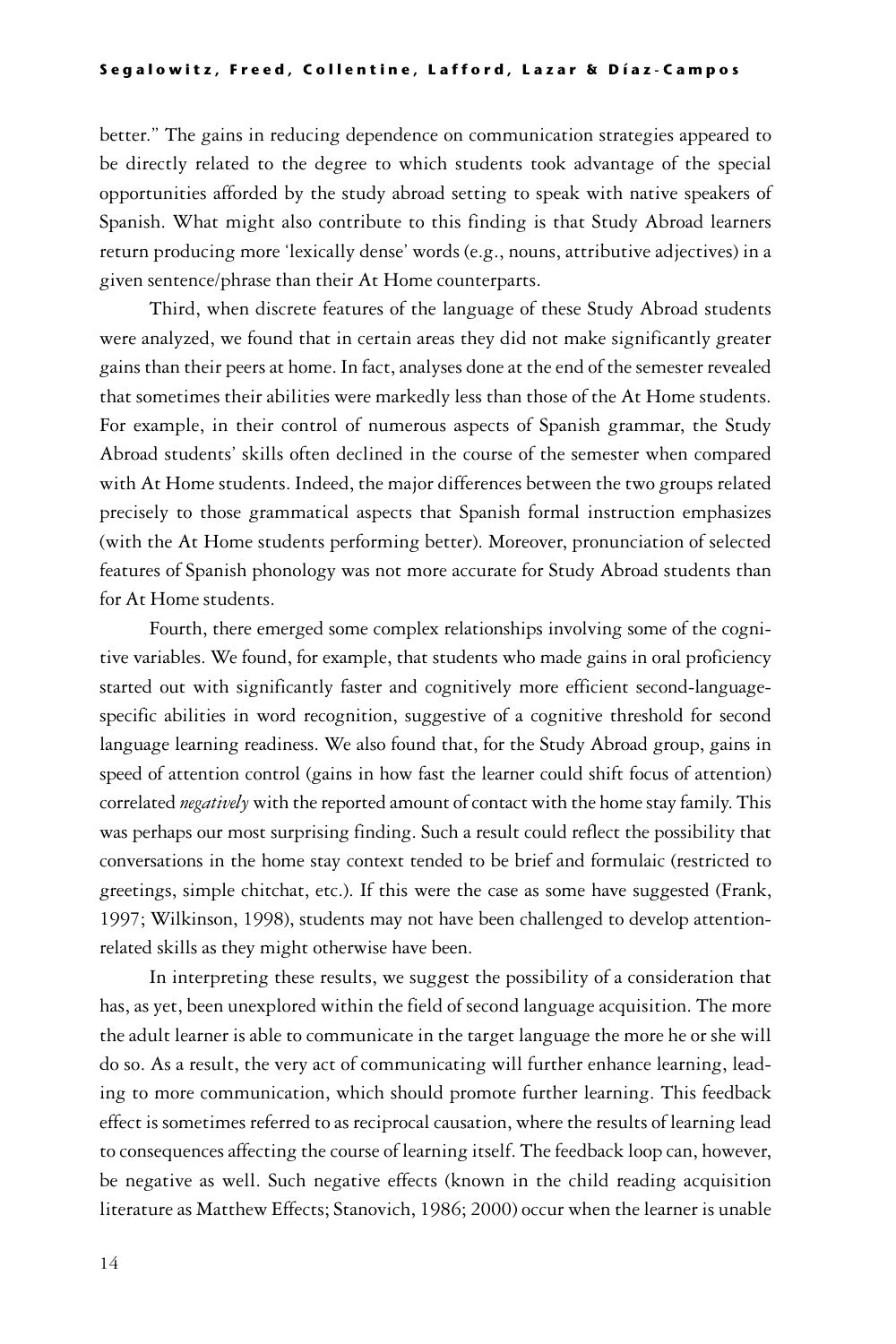to gain sufficient momentum in his or her learning to support engaging in the very activities that are necessary to promote further learning. It may be that in the early stages of learning some second language learners lack threshold levels of certain cognitive or linguistic abilities or fail to develop them through experience (e.g., sufficiently rapid or automatic word recognition or attention control abilities, as seen in this study). Such learners may become overwhelmed and/or discouraged at later stages when they cannot meet the cognitive and linguistic demands of communicating in more natural and complex situations. This might decrease motivation to communicate with other speakers of the language, resulting in a process that limits continued learning (the negative feedback loop).

In conclusion, our results indicate that when thinking about what effects study abroad (or any particular learning context, for that matter) might have on second language learning, it is very important to consider more than whether students make greater gains in one environment than in another. Researchers need to look beyond simple quantitative issues such as how much exposure to the target language students have or what level of language ability they bring with them to the learning situation. We need to more fully explore some of the *qualitative* aspects of learning afforded by a particular context. This means looking at the *nature* of the communicative interactions available to the learner and actually entered into, taking into account all communicative opportunities, including what transpires inside, as well as outside, the classroom. The act of communicating may itself enhance learning through positive feedback that not only provides new input (for example, new vocabulary) or confirmatory or corrective feedback, but also strengthens the cognitive underpinnings of fluency development, leading to faster and more efficient processing that in turn renders learning even more effective. It is, therefore, equally important to consider the nature of the learner's language learning readiness in terms of underlying processes that support oral fluency. We need to ask in what ways the learner is prepared for the special challenges presented by a specific learning context. We also need to consider how those things a student brings to a learning environment change as a function of the experiences afforded by that learning environment. These are crucial and complex questions because they involve interactions between multiple characteristics of the context and of the learner. Such complex feedback processes make it unlikely that there will be a simple, direct relationship between amount of exposure to the language and linguistic development, as indeed was found to be the case in the study reported here. As we gain more knowledge about the dynamic of these complex interactions, it should become easier to make appropriate fits between learners and learning contexts, and to better understand the potential influence of one context of learning compared to another on second language acquisition success.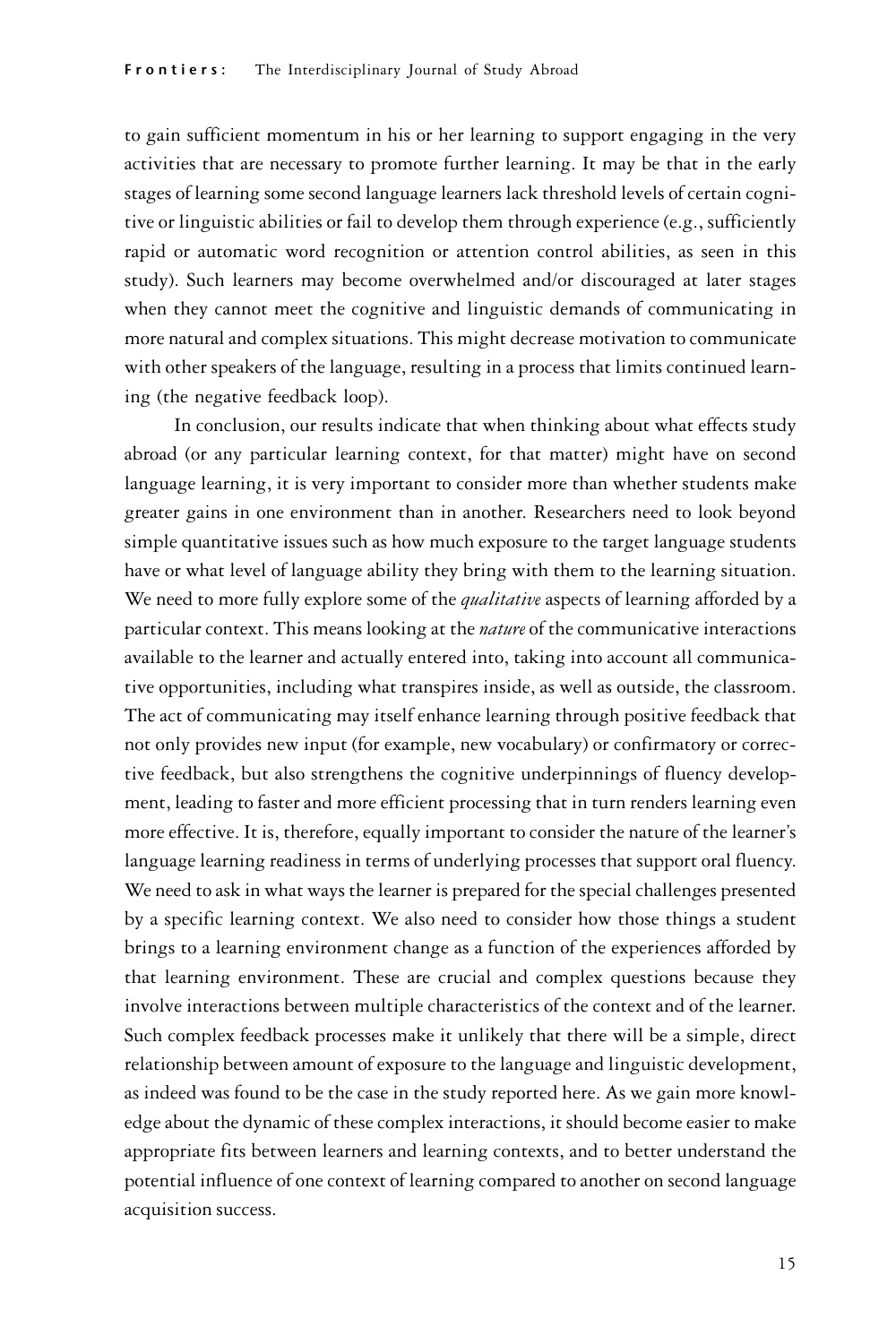#### N o t e

This research was funded in part by a grant to Barbara Freed (from the Council on International Educational Exchange), and in part by grants to Norman Segalowitz (from the Natural Sciences and Engineering Research Council of Canada, and from the Dean's Office, Faculty of Arts and Science at Concordia University).

#### R e f e r e n c e s

- Biber, D. (1988). *Variation across speech and writing*. New York: Cambridge University Press.
- Brecht, R. D., Davidson, D. E., & Ginsberg, R., B. (1995). Predictors of Foreign Language Gain During Study Abroad. In B. Freed (Ed.), *Second Language Acquisition in a Study Abroad Context* (pp. 37-66). Amsterdam: John Benjamins.
- Brecht, R. D., & Robinson, J. L. (1995). On the value of formal instruction in study abroad: Student reactions in context. In B. F. Freed (Ed.), *Second Language Acquisition in a Study Abroad Context* (pp. 317-333). Amsterdam: John Benjamins.
- Breiner-Sanders, K., Lowe, P., Miles, J., & Swender, E. (2000). ACTFL proficiency guidelines: Speaking, revised 1999. *Foreign Language Annals*, *33*, 13–18.
- Carroll, J.B. (1967). Foreign Language Proficiency Levels Attained by Language Majors Near Graduation From College*. Foreign Language Annals, 1,* 131-151.
- Coleman, J. (1998, Fall). Language learning and study abroad: The European perspective. *Frontiers*, 167-203.
- Collentine, J. (2004). The effects of learning contexts on morphosyntactic and lexical development*. Studies in Second Language Acquisition*, *26*, 229–250.
- Collentine, J. & Freed, B. (Eds.) (2004). Learning context and its effects on second language acquisition. Thematic issue of *Studies in Second Language Acquisition, 26.*
- DeKeyser, R. (1986). *From learning to acquisition? Foreign language development in a US classroom and during a semester abroad*. Unpublished doctoral dissertation, Stanford University.
- DeKeyser, R. M. (1991). Foreign language development during a semester abroad. In B. Freed (Ed.), *Foreign Language Acquisition and the Classroom* (pp. 104-118). Lexington, MA: D.C. Heath and Company.
- Díaz-Campos, M. (2004). Context of learning in the acquisition of Spanish second language phonology. *Studies in Second Language Acquisition, 26,* 249-273.
- Díaz-Campos, M., & Lazar, N. (2003). Acoustic analysis of voiceless initial stops in the speech of Study Abroad and Regular Class students: Context of learning as a variable in Spanish second language acquisition. In P. Kempchinsky and C.-E. Piñeros, (Eds.), *Theory, practice, and acquisition: Papers from the 6th Hispanic Lin-*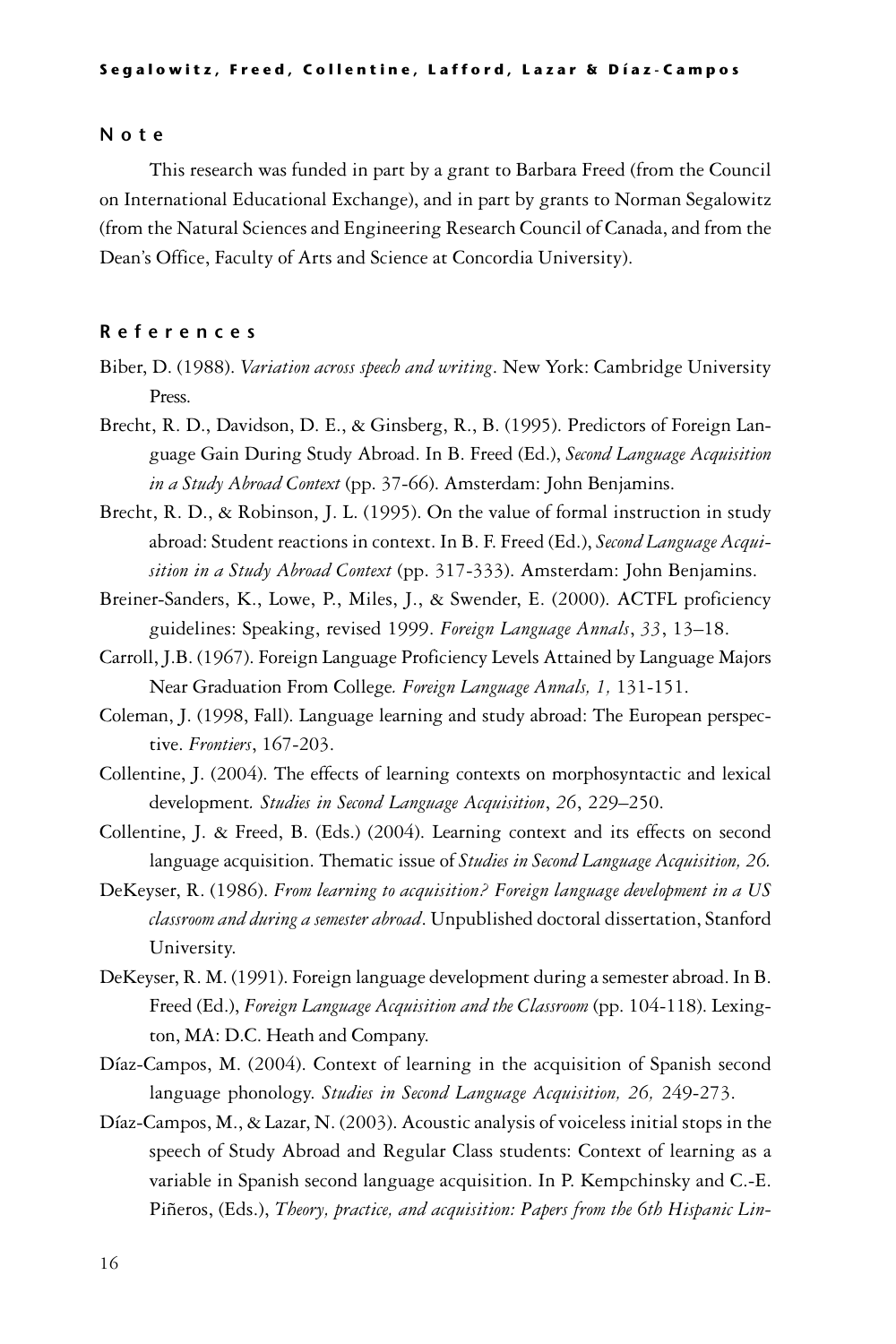*guistics Symposium and the 5th Conference on the Acquisition of Spanish and Portuguese* (pp. 352-370). Somerville: Cascadilla Press.

- Frank, V. (1997, March). Potential negative effects of homestay. Middle Atlantic Conference of the American Association for the Advancement of Slavic Studies, Albany, NY.
- Freed, B. (1995a). *Second language acquisition in a study abroad context.* Amsterdam: John Benjamins.
- Freed, B. (1995b). What makes us think that students who study abroad become fluent? In B. Freed (Ed.), S*econd language acquisition in a study abroad context.* (pp. 123-148). Amsterdam: John Benjamins.
- Freed, B. (1998). An overview of issues and research in language learning in a study abroad setting. *Frontiers, 31- 60*.
- Freed, B. F., Dewey, D. P., Segalowitz, N. S., & Halter, R. H. (2004)*.* The language contact profile. *Studies in Second Language Acquisition, 26* (2)*,* 349-356.
- Freed, B., Segalowitz, N., & Dewey, D. (2004). Context of learning and second language fluency in French: Comparing regular classroom, study abroad, and intensive domestic immersion programs.. *Studies in Second Language Acquisition, 26* (2) 275-301.
- Howard, M. (2001). The effects of study abroad on the l2 learner's structural skills: Evidence from advanced learners of French. *EUROSLA Yearbook*, *1*, 123-141.
- Isabelli, C. (2002). *The impact of a study-abroad experience on the acquisition of L2 Spanish Syntax: The null subject parameter*. Unpublished doctoral dissertation, University of Illinois-Champaign.
- Lafford, B. (1995). Getting into, through and out of a survival situation: A Comparison of communicative strategies used by students studying Spanish Abroad and 'At Home'. In B. F. Freed (Ed.), *Second language acquisition in a study abroad context* (pp. 97-121). Amsterdam: John Benjamins.
- Lafford, B. (2004). The effect of the context of learning on the use of communication strategies by learners of Spanish as a second language. *Studies in Second Language Acquisition, 26*, 201-225.
- Lazar, N. (2004). A short survey on causal inference, with implications for context of learning studies of second language acquisition. *Studies in Second Language Acquisition, 26*, 329-347.
- Lennon, P. (1990). Investigating fluency in EFL: A quantitative approach. *Language Learning, 40*, 387-417.
- Marriot, H. (1995). Acquisition of politeness patterns by exchange students in Japan. In B. Freed (Ed.), *Second language acquisition in a study abroad context* (pp. 197- 224). Philadelphia: John Benjamins.